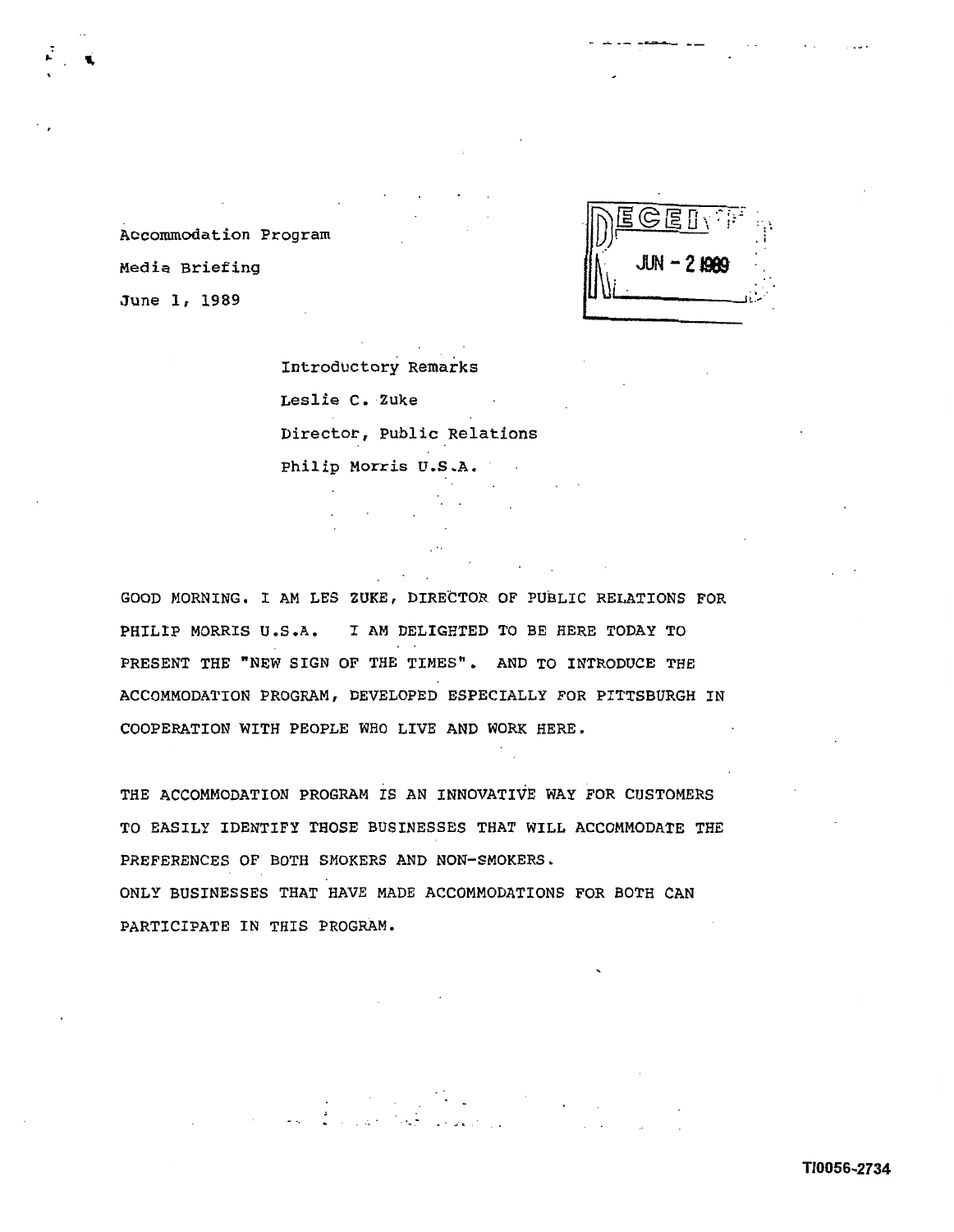LET ME TELL YOU HOW THE ACCOMMODATION PROGRAM CAME ABOUT. WE STARTED GETTING CALLS AND LETTERS FROM OUR CUSTOMERS LAST YEAR, AFTER THE CITY'S SMOKING ORDINANCE WENT INTO EFFECT. THEY WERE CONFUSED ABOUT WHERE THEY COULD SMOKE OR NOT.

AS A RESULT, WE TALKED TO BOTH SMOKERS AND NON-SMOKERS IN PITTSBURGH. THEY TOLD US, VIRTUALLY WITHOUT EXCEPTION, THAT THEY WOULD FEEL MORE COMFORTABLE KNOWING. UP FRONT WHICH ESTABLISHMENTS WOULD ACCOMMODATE THEIR PREFERENCES.

WE ALSO TALKED TO LOCAL BUSINESS OWNERS. THEY TOLD US THEY WOULD BE INTERESTED IN **A** WAY TO CLEARLY'COMMUNICATE THAT THEY ACCOMMODATE THE WISHES OF ALL THEIR CUSTOMERS. BOTH SMOKERS AND NON-SMOKERS .

SO WE DEVELOPED THE NEW RED AND GREEN SYMBOL THAT YOU SEE HERE. THE SYMBOL WORKS FOR BOTH CUSTOMERS AND BUSINESS OWNERS. IT GIVES OWNERS **A** POSITIVE! WAY TO COMMUNICATE THAT THEIR CUSTOMERS' PREFERENCES WILL BE MET. AND IT ALLOWS CUSTOMERS TO EASILY UNDERSTAND THAT MESSAGE.

 $-2-$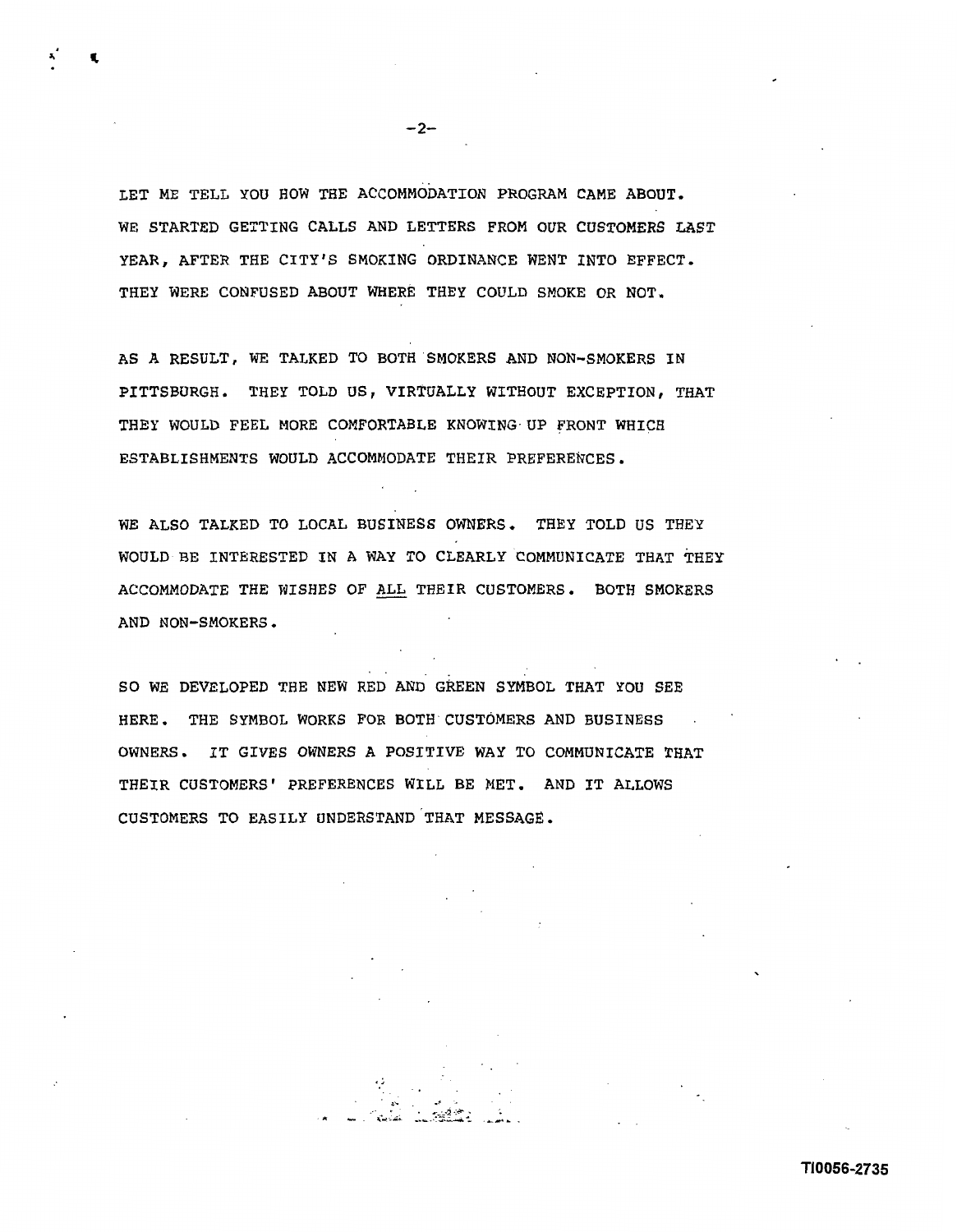THE NEW SIGN OF THE TIMES SYMBOL WILL BE DISPLAYED IN WINDOWSI ON DOORS AND WALLS AND ON COUNTERTOPS AND TABLES OF PARTICIPATING BUSINESSES.

MORE THAN 90 AREA RESTAURANTS ARE ALREADY PARTICIPATING IN THE ACCOMMODATION PROGRAM, AS WELL AS THE CITY'S LARGEST TAXICAB COMPANY, A MAJOR DOWNTOWN HOTEL, A WELL-KNOWN SUPPER CLUB, AND A MAJOR BUSINESS FIRM, THEY ARE ALL LISTED IN YOUR PRESS MATERIALS.

WE HAVE WITH US TODAY SEVERAL OF THOSE MAJOR PARTICIPANTS. I'D LIKE TO INTRODUCE THEM NOW. MR. JACK OFFENBACH, OWNER OF RUTH'S CHRIS STEAK HOUSE- MR. GENE CONNELLY, EXECUTIVE VICE PRESIDENT AND CEO OF THE SHERATON AT STATION SOUARE. MR. ROBERT **HUTCHISON,** VICE PRESIDENT, RESIDENT MANAGER, PRUDENTIAL BACHE SECURITIES, INC.

 $\epsilon$ 

THEY ARE ALL VERY ENTHUSIASTIC ABOUT THIS PROGRAM AND WE ARE PLEASED TO HAVE THEM WITH US TO SHOW THEIR SUPPORT.